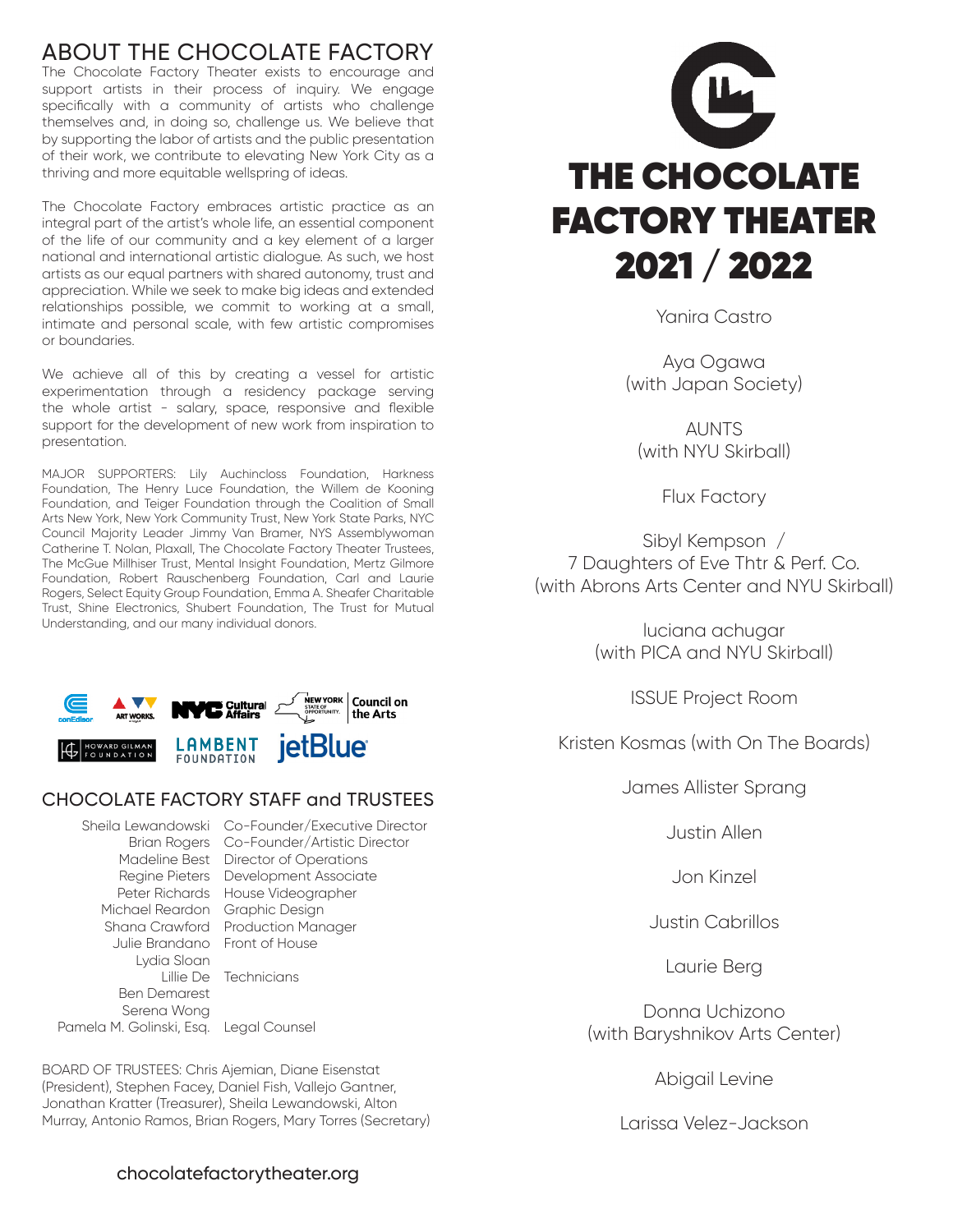

## Laurie Berg FOMO:DIPTYCH

### May 19-21, 2022

Created by **Laurie Berg** in collaboration with **Matt Romein** (technical design); **Madison Krekel** and **Omar Zubair** (sound); **Jodi Bender**, **Laurie Berg**, **Ayano Elson**, and **Marion Spencer** (performance); **Myssi Robinson** (trainview designer); **Charlie Welch** (sports bar design); **Stephanie Acosta** (dramaturgy); **Shomit Barua** (technical associate) and **Shana Crawford** (lighting design); **Lori E. Seid** and **Heidi Dorow** (legendary bartenders).

*FOMO:DIPTYCH* is a densely layered performance installation to study the diptych: as a form, a way of viewing, listening, feeling, and consuming. A place where missing something is guaranteed (and ok).

*FOMO:DIPTYCH* asks if performance – as an inherently ephemeral experience – can help us recognize our capacity to hold multiple perspectives at once, and when considered collectively, reveals the cacophonous jumble of inputs we piece together to make meaning. Our eyes move independently of the eyes of our neighbor, each of our brains collecting only the objects we choose to let in. And where we sit affects what we encounter.

Grab a drink. Write notes for your next great novel on a bar napkin (pens provided). Thank you for being here with us.

THANK YOU to this dream team of collaborators: Matt, Myssi, Madison, Omar, Jodi, Ayano, Marion, Stephanie, Charlie, Shana, Shomit, Lori, Heidi. I am in awe of your insights and talents. I am so grateful to finally come together and make this work. Thank you Brian, Madeline, Sheila, Shana, Peter and Lydia for the time, space and support. Thank you Meredith Boggia, Amy Khoshbin, Anna Frenkel, and Bessie McDonough-Thayer for your conversations and guidance! To the Office Party: Lori, Lucy and Heidi (I wouldn't be here without you). Love to my family: Zelda, Jay, Rachel, Jake, baby Sam, Liz. Thank you Dede and Cary for taking care of Zelda these past two weeks so I can make some art. Thank you to Marion, Ayano, Blaze and Anna for rehearsal space at the beautiful Studio 44. To every person who donated in support of this work (personal thank you's coming soon). Thank you Mark and The High Dive bar in Park Slope. To Judy: thanks for your wit, your art and your name :) To the audience: thank you for being here with us.

**Madison Krekel** is a dancer, performer, writer, rock n' roll singer of their band Snatch Attack, and an end of life doula and healthcare clown in training. They were born in Ohlone land (Oakland, CA), their spirit was raised in Lenapehoking land (NYC), and they now reside in beautiful Bulbancha (New Orleans, LA). Some of the amazing folks they have had the pleasure of performing and creating with include Third Rail Projects, Ballez, Ishmael Houston-Jones and Miguel Gutierrez, Young Jean Lee's Theater Company, Vanessa Walters, Dancenoise, and the inimitable Laurie Berg.

After writing his first book *Disorientation Therapy* in 2007, **Omar Zubair** found that the closer to the core of being he looked, the more blurry it became; so, he began to listen to it, instead. And ever since, listening has become his primary compositional technique - whether creating a theatrical score for The Wooster Group or building a sound installation for a national historic landmark, whether sound designing for a blind choreographer so that she can continually orient toward the audience or improvising with a dance class at Julliard to coax authentic movement out of each student, whether making music to help people grieve at a funeral or celebrate at a wedding. He lets the ear hear twice before acting once. He has helped found composer collectives across multiple countries in order to promote radical empathy and empower active listening.

**Matt Romein** is an artist, designer, and performer based in Brooklyn, NY. His performance design work includes *Knot in My Name* by Ita Segev, *King* by Neal Medlyn, *Turning Towards a Radical Listening* by James Sprang, and *Protec/Attac*, *While You Were Partying*, and *[50/50] old school animation* by Peter Mills Weiss + Julia Mounsey. He has created visual and interactive installations that have been shown at Sundance's New Frontier Program in Park City, Utah, IDFA's Doclab in Amsterdam, and SXSW in Austin, Texas, among others. He has had artist residencies and received grants from Pioneer Works, Google, CultureHub, Signal Culture, NEW INC, NYU, and more. He is a full time faculty member at NYU's ITP. Website: mattromein.com

**Jodi Bender** is a NYC-based performer/dancer who has appeared frequently in the work of Laurie Berg, Vicky Shick, and David Thomson (*he his own mythical beast*, Bessie Award for Best Production 2018). She has also collaborated with choreographers Rebecca Brooks, Rebecca Davis, K.J. Holmes, Sam Kim, Jillian Sweeney and Tara O'Con amongst others, and shown her own work at Mondays at Roulette, THROW at The Chocolate Factory Theater, AUNTS, the Flic-Fest After-Hours Cabaret at Irondale and at Luis Lara's Not Festival.

**Shana Crawford** entangles herself in dance and light across New York City as a dance artist, lighting designer, production manager and educator. Her work in all forms create structures for acts of togetherness and celebration. Recent lighting collaborations are with Jessie Young, Juliana May, Jaamil Olawale Kosoko, Laurie Berg, Madeline Best, Stephanie Acosta, and Yanan Yu, among others. She has worked with Body Cartography, danceBARN and Hyp-ACCESS, and was a guest teaching artist with Young Dance's 20-21 season. She organized with AUNTS, produced two years of the River to River Festival with LMCC and continues to produce events alongside her role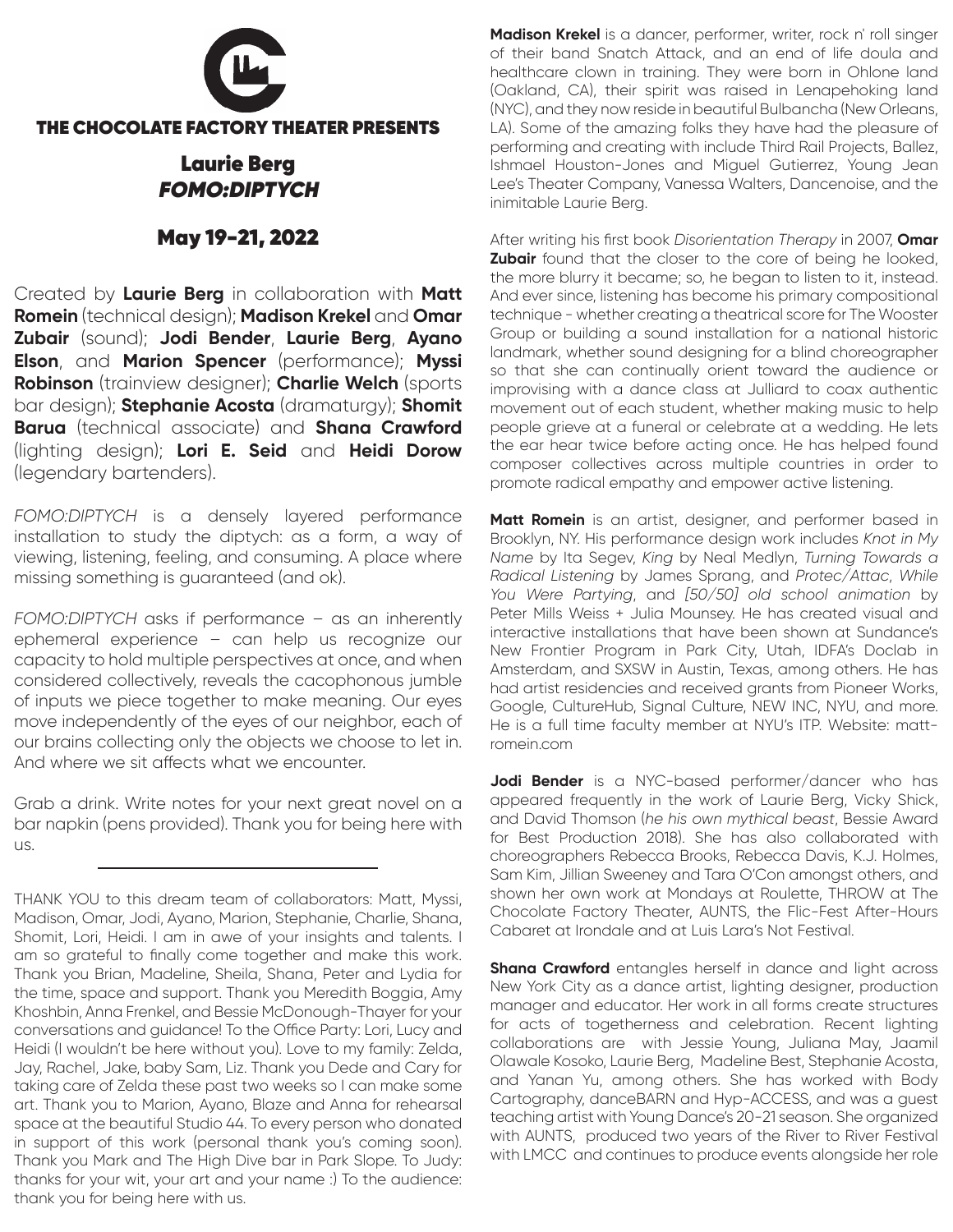as TD at the Chocolate Factory Theater. . Shana orchestrates the Sometimes Together group and her work has been shared in NYC, MN, VT, HA, PA, MA, Italy, Hungary and Spain.

Whether working with dance and performance, collage, or jewelry, **Laurie Berg** draws on her interest in iconography, detail, humor, and absurdity to cultivate a collaborative, creative space that allows for rigorous play. Working across, under, around and through different mediums, she creates performances that feel like living collages. Recent works include *superposition* (Roulette Intermedium 2021), *EZ Pass* (Roulette Intermedium 2019), *scape: Times Square*  (co-commission by Times Square Arts and Danspace Project 2018), *Ziegfeld Goes Down* (as part of Charles Atlas Presents: The Kitchen Follies 2018), *Terrifying Times Call For Terrifying Jewelry* (Dixon Place 2017), and *The Mineralogy of Objects* (Danspace Project 2015/2016). Berg was a 2020- 2021 Movement Research Parent Artist Resident supported by The Sustainable Arts Foundation, was a 2016-17 LMCC Workspace Artist-In-Residence, the 2016 recipient of the Tom Murrin Performance Award, a 2013 New York Live Arts Studio Series Artist and a 2010 Movement Research Artist-In-Residence. Berg is a co-organizer of AUNTS, an underground platform for dance and performance. In the summer of 2021, the AUNTS organizing cohort produced *AUNTS Goes Public!* (three large scale outdoor events as part of the OPEN Culture NYC Program) and *AUNTS Triple Threat* (a three-way collaboration between the Chocolate Factory Theater and NYU Skirball Center).

**Myssi Robinson** is a performer and maker from Powhatan lands (Richmond, VA). She has interpreted many dances and is currently reorienting to authorship and the intrinsic space that it needs. Myssi's practice involves creative archiving, mixed-media marking and spatial/material design. Intuition and empathy play with maximalist instinct to give life to the art that she makes. Gratitude to Carolyn Johnson and Darrin Robinson for her life and ability to create freely within it.

**Ayano Elson** is an Okinawan–American choreographer and performer based in New York. Her choreography has been presented by the Chocolate Factory, Gibney Dance, ISSUE Project Room, Knockdown Center, Movement Research, and Roulette. Ayano was a 2018 Movement Research Van Lier Emerging Artist of Color Fellow, a 2020 Art Cake Dancer-in-Residence, and a 2021 Lower Manhattan Cultural Council at Governors Island Artist-in-Residence. She has performed in works by Kim Brandt, Jessica Cook, Milka Djordjevich, Simone Forti, Kyli Kleven, Abigail Levine, and Haegue Yang at venues including Danspace Project, ISSUE Project Room, MCA Chicago, MoMA, MoMA PS1, Movement Research at Judson Memorial Church, New York Live Arts, Pioneer Works, REDCAT, Roulette, and the Shed. Ayano is currently an artist-inresidence at Abrons Arts Center and Center for Performance Research. ayanoelson.com

**Shomit Barua** is an intermedia artist specializing in ecoacoustics, responsive environments, and emergent narratives. His work is rooted in poetry and architecture, reflecting their shared tenets of contained space, economy

of materials, and movement that is both physical and emotional. Combining novel technologies with esoteric programming languages, he blurs the line between installation and performance by employing sound, object, and image. Digital and analog techniques are fused to investigate his core subject: the presence of the mind and body in physical space.Having collaborated with sculptors, dancers, musicians, architects, and visual artists, he believes that exploration of a motif is amplified - made "robust" and "thick" - through dialogue between disciplines. He holds an MFA in Poetry from Bennington College and teaches writing at Arizona State University while completing his doctoral research at ASU's School of Arts, Media, and Engineering. www.shomitbarua.com

**marion spencer** is an interdisciplinary dance artist living on the unceded land of the Munsee Lenape and Canarsie people. Amidst a creative process including movement, vocalization, writing, photography, drawing and collaging - both rigorously researched and rigorously intuitive marion dances and makes dances as portals to dream and make dreams alive, inviting you to journey terrains of her imagination. Her work has been presented by Danspace Project, Gibney, CPR, Movement Research at Judson Church, New Dance Alliance, BKSD, Triskelion Arts and Dance HOLO, among others. She has held residencies at The Chocolate Factory Theater, The Field Center, Mana Contemporary, the Catwalk Institute and Amherst College, among others. As a performer, she has collaborated with Joanna Kotze, Tyler Rai, Larissa Velez-Jackson, BAND|portier, Laura Peterson, Michelle Boulé, Athena Kokoronis and Laurie Berg. She teaches at Sarah Lawrence College, Gibney, MOtiVe and DIY spaces around Brooklyn.

**Stephanie Acosta** is an interdisciplinary artist, writer, curator and organizer who places the materiality of the ephemeral at the center of her practice, questioning meaning-making and manufactured limitations. Blending performance with practice-based and studio research. Engaging ensembles in facilitated processes, she creates fleeting performance works that examine site, space, and perception in shared experiences. Acosta has presented her works with and for Museum of Art and Design, Museum of Contemporary Art of Chicago, The Chocolate Factory Theater, Knockdown Center, the Current Sessions, Miami Performance International Festival, Anatomy Collective, IN>Time Symposium, Abrons Arts Center, the Chicago Park District, the Performance Philosophy conference, AUNTS, Read/Write Library, No Media, and Radius. Acosta has collaborated with artist Miguel Gutierrez, on multiple projects including *Cela nous concerne tous (This concerns all of us)* commissioned for the Ballet de Lorraine in Nancy, France, and *This Bridge Called My Ass* premiered 2019 American Realness with a dynamic cast of Latinx performers. The collaborative curatorial experiment Sunday Service ran live for 6 seasons co-created by Alexis Wilkinson at Knockdown Center. Recently Acosta redirected their multi-platform work *Good Day God Damn* at The Chocolate Factory Theater LIC, NY, into a solo exhibition curated by Alexis Wilkinson in May 2021 which was accompanied by a mini-series talk show titled *Apocalypse Talks*, speaking with artists on themes of multi-crisis making and radical hope found in art practices. stephanieacosta.org